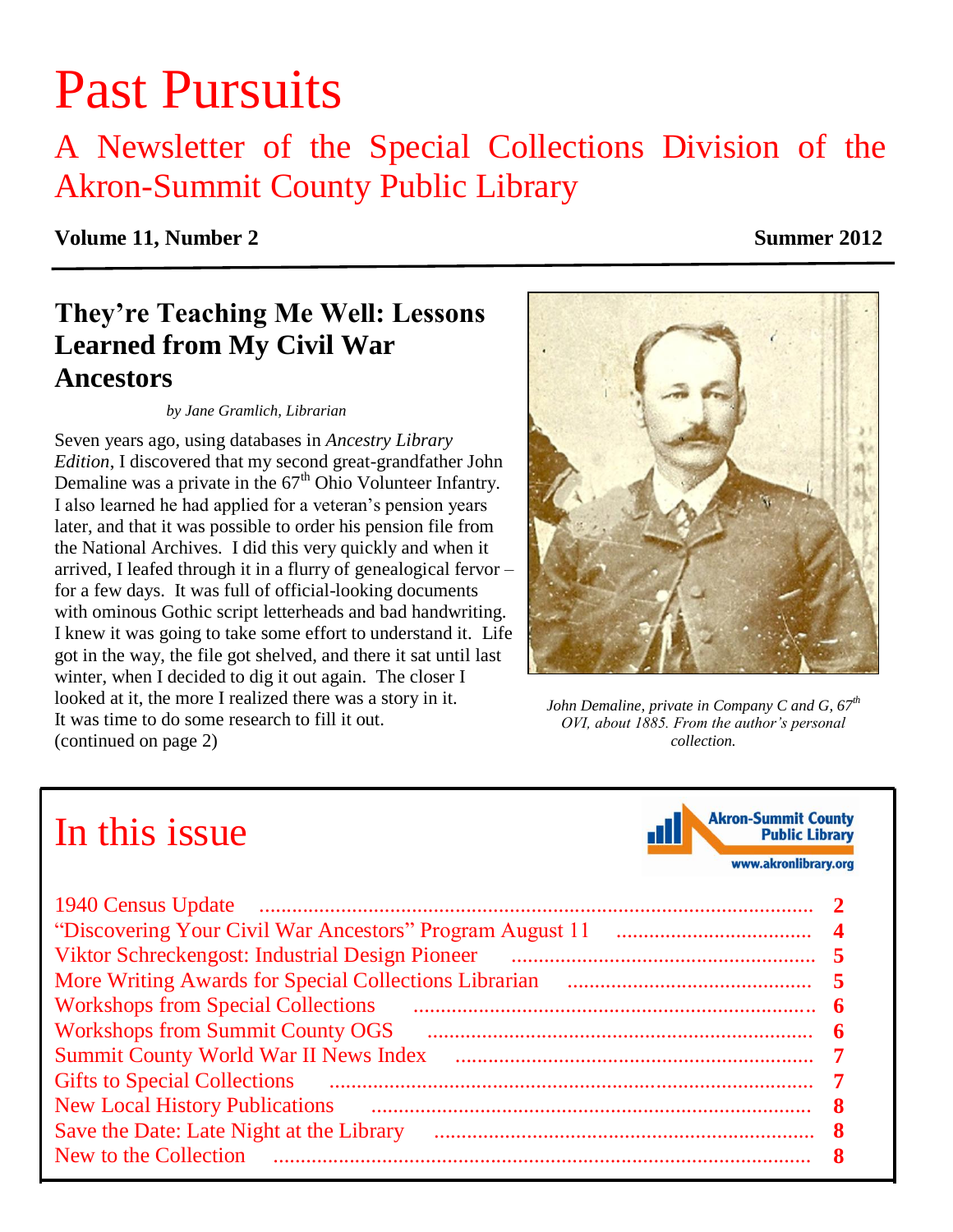### <span id="page-1-0"></span>**1940 Census Update**

*by Cheri Goldner, Librarian*

On the morning of April 2, Special Collections staff members went to the National Archives and Records Administration (NARA) website at [http://www.archives.gov/research/census/1940/inde](http://www.archives.gov/research/census/1940/index.html) [x.html](http://www.archives.gov/research/census/1940/index.html) eager to try out the newly released 1940 census. We weren't alone. The site received 37 million hits between 9 am and 5 pm. It was designed to handle 10 million hits per day, which explains why most of us weren't able to actually view any census pages that first day.

NARA was quick to correct the problem though, and on April 3, I found census pages for several of my family members using the site. If you haven't yet tried accessing the census, or if you tried on April 2 and decided to just wait until a name index is complete, go ahead and give it a try.

Ancestry now has its own 1940 census collection [\(http://search.ancestry.com/search/db.aspx?dbid=24](http://search.ancestry.com/search/db.aspx?dbid=2442) [42\)](http://search.ancestry.com/search/db.aspx?dbid=2442), and it's available for free through 2013. As of this writing, the Ancestry version allows name searching for Delaware, District of Columbia and Nevada only, but it does allow for browsing by populated places within a county and, overall, I find the site more user friendly than NARA's. The Ancestry site also includes links to a free research guide as well as to search tools for finding a 1940 enumeration district (ED) when you already know cross streets within a city or township or when you already know the 1930 ED.

Census images are also available on [http://www.Archives.com/,](http://www.archives.com/)

[http://www.FindMyPast.com/,](http://www.findmypast.com/) and

[https://FamilySearch.org/.](https://familysearch.org/) All three sites allow you to search for names within Colorado, Delaware, Kansas, New Hampshire, Oregon, and Virginia, and each has its own features that you may find helpful. For example, Archives.com allows you to sign up to receive email notifications when indexes from new states come online, and FamilySearch's 1940 census page [\(https://familysearch.org/1940census/\)](https://familysearch.org/1940census/) provides a map showing you the status of the indexing project.

### **They're Teaching Me … (continued)**

Genealogy and history are really inseparable. I've always known this, but it really hit home while I was studying John's pension file. The file is quite detailed and has information about his employment, his property, his health, and his death. But there are other aspects of these documents that show John being part of larger spheres of history, and in turn, affected by them. What might his experience have been during the war? To get a better picture of this, I located a short regimental history of the  $67<sup>th</sup>$  OVI that gave detailed descriptions of their movement and activities. From this, I learned of their march to Appomattox and their encampment there during Lee's surrender. Without a diary or letters left behind, a source like this can shed some light on a shadowy part of an ancestor's life.

John's service led to his participation in another chapter of history, the pension system for Civil War veterans. The scrambled documents, archaic typescript and scrawled longhand were the result of years of political wrangling and legislation that directly affected a veteran. To comprehend the records, it helped to understand a basic history of the pension system and how it operated. In addition, the dollar amount of the pension was dependent on the results of late nineteenth century medical examinations that are light years away from our experience. To gain some insight into these parts of John's life meant tracking down sources on these topics. Lesson learned: To understand your ancestors better, it's a good idea to study the world they lived in.

The best part of learning about John's pension file, though, was that it led to another amazing discovery. In the midst of researching one Civil War ancestor I found another, one with a sad but intriguing story. I knew John's brother Saul had served as a private in the  $107<sup>th</sup>$  OVI, and this regiment was present at Gettysburg. The two brothers had likely witnessed some incredible events. I can imagine John and Saul sitting together, quietly discussing and comparing their experiences. Or maybe they never said a word about it. Either way, I was curious about what Saul's experience in Gettysburg might have been, so I took a look at the book *Buckeye Blood: Ohio at Gettysburg* by Richard Baumgartner. The pages of

*Past Pursuits* 2<br>
Summer 2012 Summer 2012

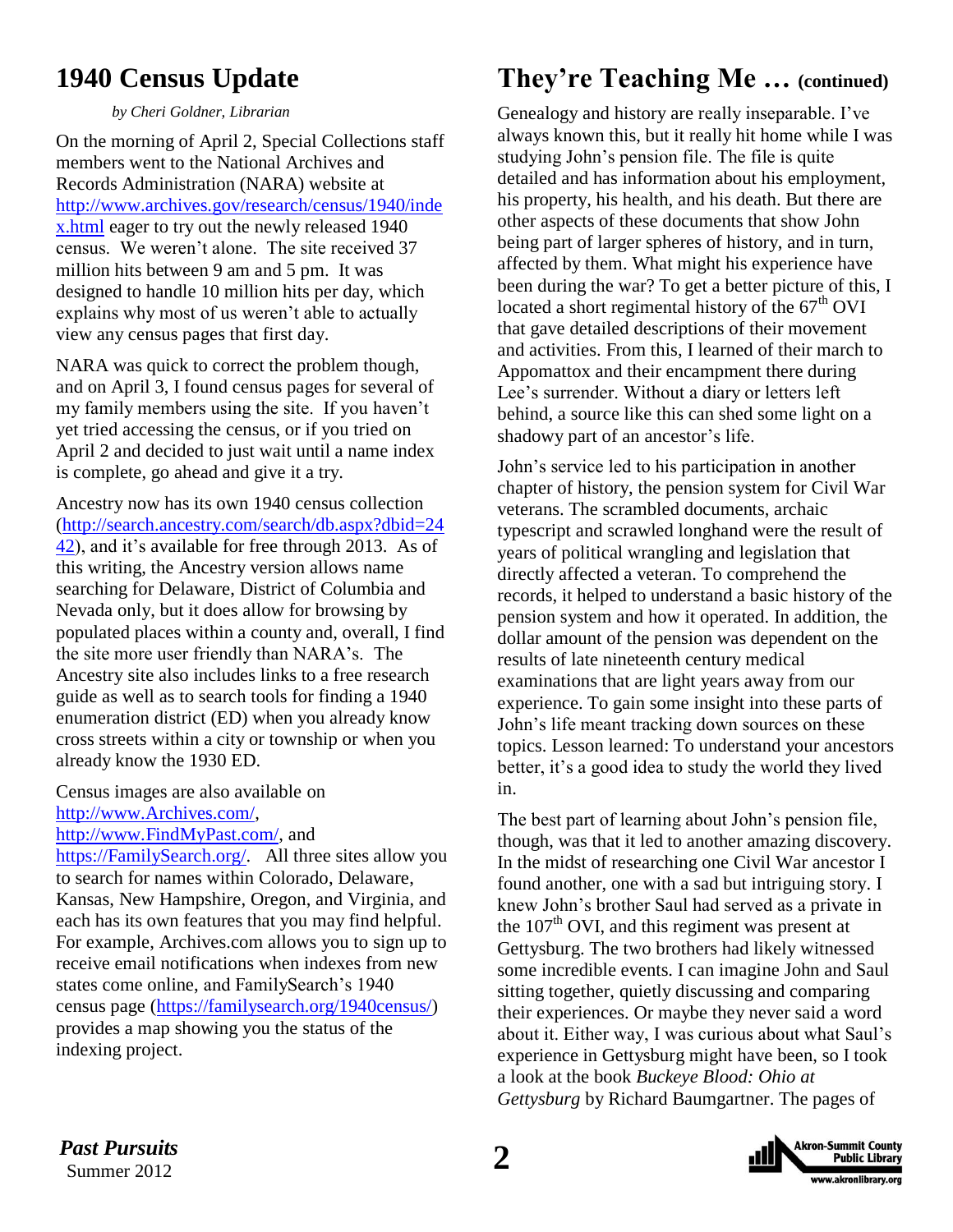this book are full of photographs of Ohio soldiers. I don't know exactly why one in particular caught my eye, but I'm sure glad it did. What I had stumbled across was a photo of Philip Geist, a third greatgrandfather from a completely different family line. I hadn't even known he had served in the war. Much less did I ever expect to see a photo of him!

Every genealogist has some jaw-dropping moments, and this was definitely one of mine. It's a great example of one of the things I love the most about genealogy. You never know what you're going to find or where it will lead you, and some of the most important discoveries you make come when you're looking for something else. The role of serendipity in genealogy should never be underrated, but it definitely has to do with the direction you choose to go. If I'd never bothered to look at *Buckeye Blood* in search of my collateral ancestor Saul, it would have taken me longer to figure out what happened to my direct ancestor Philip. Lesson learned: Study your ancestral families as a whole and not just those in your direct line. This could very likely reveal answers to questions you never thought to ask and other ancestors you never expected to find.

I had first come across Philip's name a few years earlier when I found his daughter's death record. I knew he was a German immigrant who had arrived with his wife and three small children in 1855, and I found a listing for him in an 1861 Cleveland city directory. But I couldn't locate him after that. When the city directories finally included his wife Margaret years later, she was listed as a widow. I checked Cuyahoga County sources for a death record or burial location with no success, but I put the problem aside and didn't think it through. It never occurred to me that Philip might have enlisted. I don't know why I never thought of this; maybe it was because he was already in his late thirties by the time the war began and I had always thought of Civil War soldiers as quite young. But I was wrong. Take a look at the *Official Roster* of Civil War soldiers in Ohio and you'll see plenty of men in their thirties and forties. I also made the mistake of restricting my search to the wrong place. Once I saw Philip's photo, I knew what to look for and the story opened up. Like Saul Demaline, Philip had also served in the  $107<sup>th</sup>$  OVI. He was promoted

to Sergeant of Company E and was mustered out in Charleston, South Carolina. By 1870, though, he was living in Orange County, Florida – with another wife, while Margaret was clearly still alive.



*Headstone record for Philip Geist, Headstones Provided For Deceased Union Civil War Veterans 1879 – 1903, Ancestry. According to FindAGrave, Philip is buried in Lakeview Cemetery in Sanford, Seminole County, Florida.*

Was there a divorce? Or, when he was mustered out, did Philip simply stay put and hope his family would think he'd died? The caption to the photo gave the name of its submitter, a man who certainly was a cousin of mine. My next step was to go online to search genealogy message boards, and I found a posting by him, several years old, on GenForum. Fortunately, his email address was still valid. We've corresponded a few times and he's been quite helpful. He has found no divorce record but there is a marriage record for the second wife. The family story is that Philip made it back to Cleveland but when he took one look at his house, he turned the other way. Did he really make it that far only to decide he couldn't go through with it? Why did he abandon his family? Was it an unhappy marriage, or had he suffered injury or severe mental stress from the war and knew he couldn't be the husband and

Past Pursuits **3**<br>
Summer 2012 *Past Pursuits*

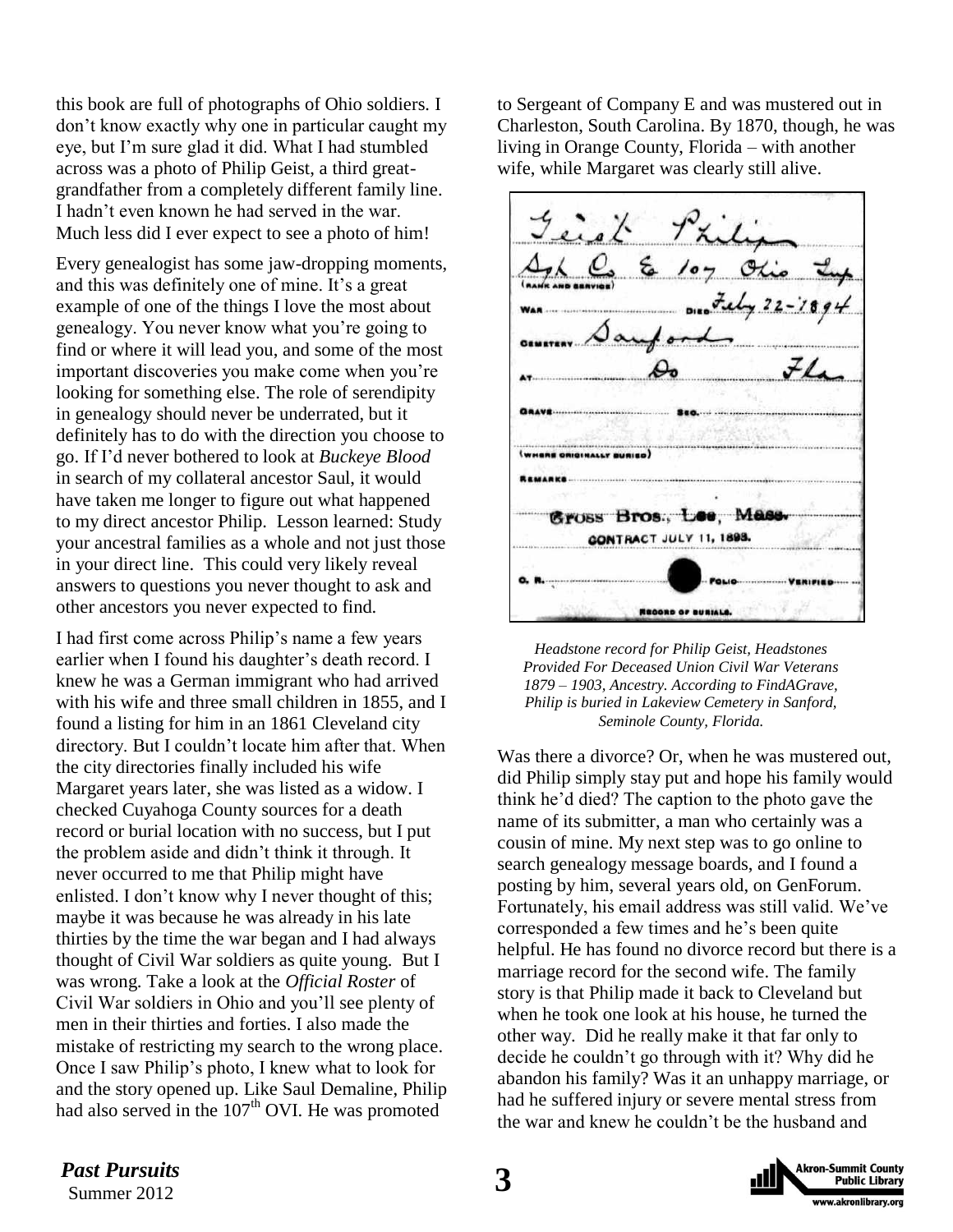<span id="page-3-0"></span>father he once was? Did he have any qualms at all about being a bigamist? With most stories like this, we may know only some of what happened. We'll probably never know the full story and never know why, but the details that have survived are better than nothing. They put leaves on the family tree.

Lesson learned: Don't accept the "widow" designation in censuses and city directories as the last word. Separated spouses often described themselves as widowed to avoid the shame of divorce or abandonment. If you've located a man in the 1860 census but can't locate him where you think he should be in 1870, the very first thing to consider is that he might have served in the war. If he survived, he might have ended up elsewhere. Only in hindsight does it seem so obvious. If you're facing a brick wall, you just might be the bricklayer.

My next steps are to order pension files for Philip and Saul. I'm also planning to order compiled service records for both of them and John. I don't know what I'll find. The documents might not tell me much more than I already know, or they might open up all sorts of stories. I'm hoping for the latter. Either way I can guarantee I'll find them interesting, because to me any historical document is a little piece of the puzzle we call the past. If you've ever taken our Getting Started in Family History class with me, you've probably heard my definition of genealogy. I've often thought of genealogy as history brought down to the level of the family and the individual. Some people see genealogy as mostly about establishing bloodlines and relationships. That's important and it's the basis for everything that follows. But I see genealogy as far more than a list of births, marriages and deaths on a pedigree chart, and this view was only strengthened as I discovered my ancestors' Civil War experiences. I've also reversed my viewpoint to emphasize the nature of genealogy as history from the bottom up. It's the story of who our ancestors were, the many different ways they were connected to each other, the paths they chose and the contributions they made to their world. It's a chain of events and an unbroken line that leads directly to us and to our world. Lesson learned: The story is there. It's waiting for you to discover it and pass it on.

### **"Discovering your Civil War Ancestors" Program August 11**

#### *by Cheri Goldner, Librarian*

To help mark the  $150<sup>th</sup>$  anniversary of the Civil War, our daylong genealogy program this summer, cosponsored once again by the Summit County Chapter of the Ohio Genealogical Society, will focus on Civil War genealogy research.

Akron native John P. Gurnish will start the day with "Summit County in the Civil War." A retired Akron Public Schools social studies teacher, John has been a Civil War re-enactor since 1976 and is a member of the Co. G,  $29<sup>th</sup>$  Ohio Volunteer Infantry. He is also a member of both the Cuyahoga Valley and the Stark County Civil War Roundtables and has won awards for his artifact displays at the Ohio Civil War Show. John will have a display of local Civil War artifacts at the event.

[Amy Johnson Crow,](http://www.amyjohnsoncrow.com/) MLIS, CG, is a researcher, editor, webmaster, and database developer. She serves as a website and database consultant for several libraries and societies and recently joined [Archives.com](http://www.archives.com/) as a Genealogical Content Manager. Amy earned her Master of Library and Information Science degree at Kent State University, where she concentrated on digital libraries and digital preservation. She will give four presentations: "Researching Ohio Civil War Ancestors," "For Benefit of the Soldier: Civil War Fraternal Organizations," "Researching Your Civil War Ancestors Online," and "State and Local Records for Civil War Research." An event schedule may be seen at [http://sc.akronlibrary.org/classes-events/.](http://sc.akronlibrary.org/classes-events/)

The program will take place in the Main Library Auditorium from 9:30 am to 4:30 pm. Lunch (on your own) will be from 12:00-1:00. Hattie's Library Café will again be taking orders for boxed lunches the morning of the program for a cost of \$5.50. For more information or to sign up for the program, contact Special Collections at 330-643-9030 or [speccollections@akronlibrary.org.](mailto:speccollections@akronlibrary.org)

Past Pursuits 4<br>
Summer 2012 *Past Pursuits*

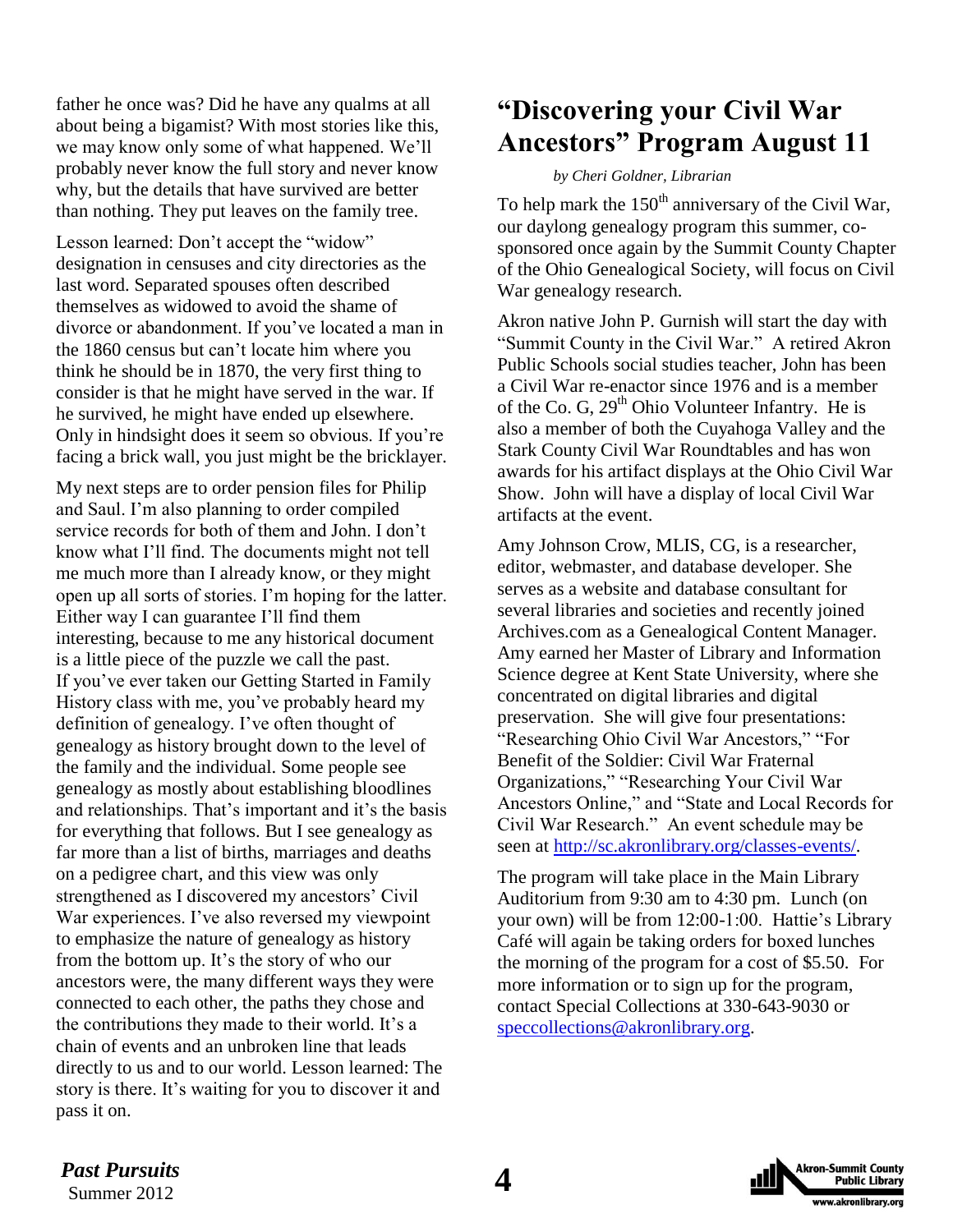### <span id="page-4-0"></span>**Viktor Schreckengost: Industrial Design Pioneer**

#### *by Judy James, Division Manager*

Although the name Viktor Schreckengost may not be known to all, every American has probably seen or used something designed or invented by this remarkable artist and industrial designer. From his famous "Jazz Bowl" to his system of radar recognition, to the bicycles and children's pedal cars that so many baby boomers remember with fondness, this American da Vinci's work touched the mid-century lives of most Americans.

The son of a commercial potter in Sebring, Ohio, Viktor Schreckengost learned the craft of sculpting in clay from his father. In the mid-1920s, he enrolled at the Cleveland School of Art (now the Cleveland Institute of Art, or CIA) to study cartoon making, but after seeing an exhibition at the Cleveland Museum of Art, he changed his focus to ceramics. Upon graduation in 1929, he studied ceramics in Vienna, Austria, where he began to build a reputation, not only for his art, but also as a jazz saxophonist.

A year later, at the age of 25, he became the youngest faculty member at the CIA. In 1931, Schreckengost won the first of several awards for excellence in ceramics at the Cleveland Museum of Art, and his works were exhibited at the Metropolitan Museum of Art, the Art Institute of Chicago, the Panama-Pacific Exposition in San Francisco, and elsewhere.

By the mid-1930s, Schreckengost had started to pursue his interest in industrial design. For American Limoges, he created the first modern mass-produced dinnerware, called Americana. Along with engineer Ray Spiller, Schreckengost designed the first-cab-over-engine truck for Cleveland's White Motor Company. Later, he worked for the Murray-Ohio bicycle company where he designed bicycles and pedal cars. Approximately 100 million of his bicycles and pedal cars were manufactured by Murray. Later, he created products for Sears, General Electric, and Salem China, among others. After a career of 70 years, he died in 2008 at the age of 101.

On loan from the Viktor Schreckengost Foundation, this exhibit includes many examples of items designed by Schreckengost, as well as drawings and designs of his work. It may be seen through August 2012 in the Special Collections exhibit case on the third floor of Main Library.



*A 1939 Mercury. The first bicycle designed by Viktor Schreckengost.*

### **More Writing Awards for Special Collections Librarian**

Once again, Special Collections' own Jane Dempsey Gramlich has received not one, but two prestigious writing awards from the Ohio Genealogical Society. At the organization's annual conference in April, Jane was awarded first place for *From the Banks of Muddy Creek to the Shores of Lake Erie: Peter and Mary Cowell Rush of Euclid, Ohio,* a study of Jane's 5<sup>th</sup> great-grandparents and the family's origins in Greene County, Pennsylvania. This article will appear in a future issue of *Ohio Records and Pioneer Families.* In addition, she received second place for *Badly Broke Down: The Battle John Demaline Lost*, a study of the Civil War pension file of her  $2<sup>nd</sup>$  greatgrandfather, a private in Company C and G of the  $67<sup>th</sup>$  Ohio Volunteer Infantry (OVI). This article will appear in *Ohio Civil War Genealogy Journal.*  Congratulations, Jane!



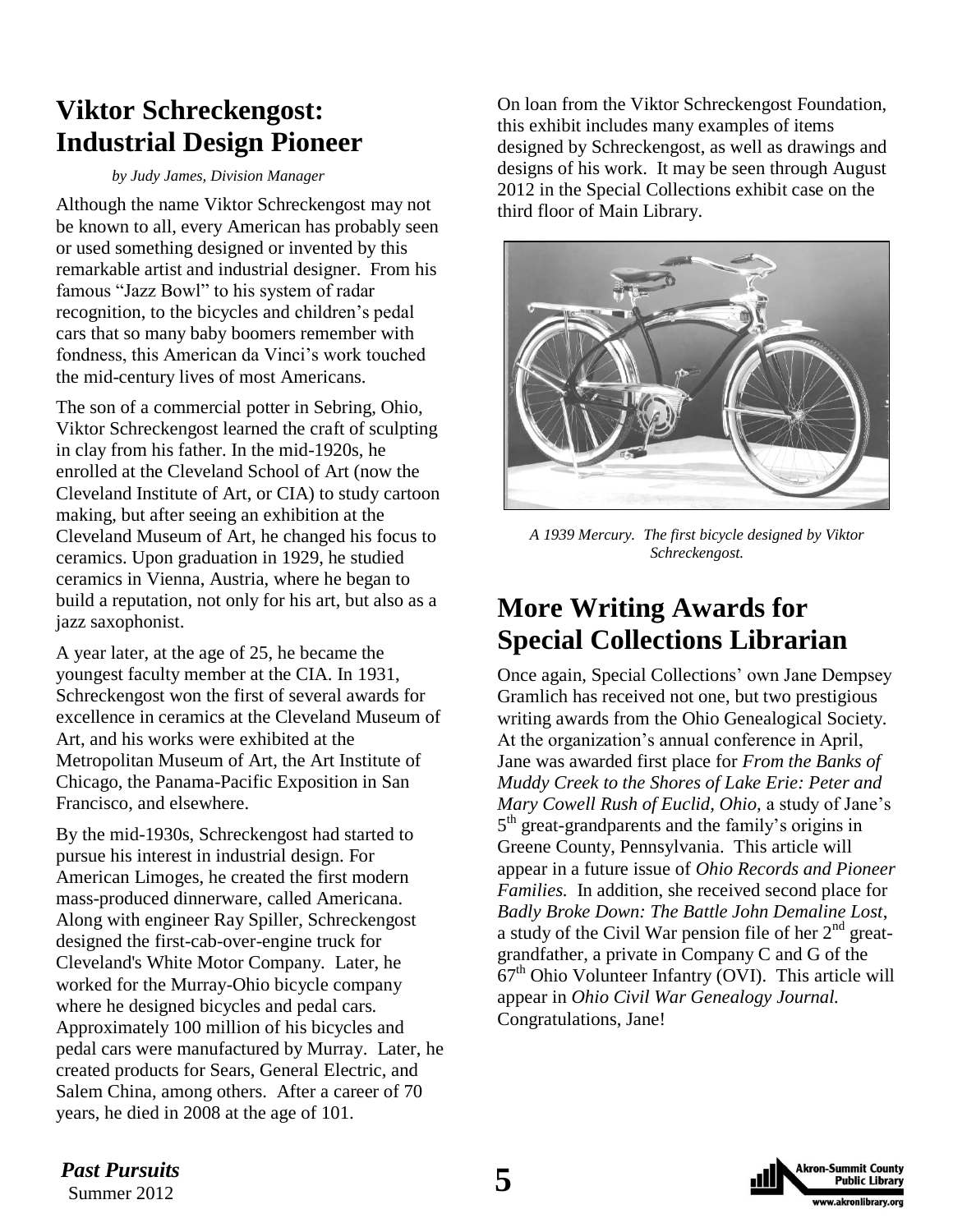### <span id="page-5-0"></span>**Workshops from Special Collections**

### **Branching Out: Second Steps in Genealogy**

*Saturday, June 23, 10 am – noon*  A detailed continuation of *Getting Started in Family History,* this class is geared toward those who have already done some research. Participants will learn what to expect when working with vital records and obituaries and basic search strategies for finding them in both online and traditional sources. This workshop meets in Meeting Room 2AB, High Street Level, Main Library. For more information and to sign up, contact us at 330.643.9030 or [speccollections@akronlibrary.org.](mailto:speccollections@akronlibrary.org)

#### **Finding Your Family in the Census**

*Saturday, July 7, 10 am – noon* 

United States Census records are rich sources of genealogical information. Join us as we learn more about using these valuable records in your family research. As we will be using electronic resources, basic computer skills are recommended. This workshop meets in Computer Lab 2, First Floor, Main Library. For more information and to sign up, contact us at 330.643.9030 or [speccollections@akronlibrary.org.](mailto:speccollections@akronlibrary.org)

#### **Finding Your Immigrant Ancestors**

*Saturday, July 28, 10 am – noon*  Most of us will find immigrant ancestors somewhere in our family tree. Join staff from the Special Collections Division for a discussion of identifying immigrant ancestors and locating passenger lists and naturalization records. As we will be using electronic resources, basic computer skills are recommended. This workshop meets in Computer Lab 2, First Floor, Main Library. For more information and to sign up, contact us at 330.643.9030 or [speccollections@akronlibrary.org.](mailto:speccollections@akronlibrary.org)

### **Using Ancestry in Your Genealogy Research**

*Saturday, August 4, 10 am – noon* 

With more than 8,000 databases and 200 billion images, Ancestry is the premier online genealogy resource–and it's available to you for free within any ASCPL location. This workshop will introduce you to the many features of Ancestry Library Edition and show you how to do efficient and

effective searches. Because electronic resources are used, basic computer skills are recommended. This workshop meets in Computer Lab 2, First Floor, Main Library. For more information and to sign up, contact us at 330.643.9030 or [speccollections@akronlibrary.org.](mailto:speccollections@akronlibrary.org)

#### **Getting Started in Family History**

*Saturday, September 8, 10 am – noon*  Join the Special Collections Division for an introduction to genealogy for new family historians. This session will include an overview of genealogical sources available at the Library, suggestions for getting started, and tips for organizing your research. This workshop meets in Meeting Room 2 AB on the High Street Level of Main Library. For more information and to sign up, contact the Special Collections Division, 330.643.9030 or [speccollections@akronlibrary.org.](mailto:speccollections@akronlibrary.org)

### **Getting Started in African American Genealogy**

*Saturday, September 22, 10 am – noon*  Do you want to trace your African American family tree? Not sure how or where to begin? The Special Collections Division presents a class for genealogy beginners who have a specific interest in African American ancestral research. This workshop meets in Meeting Room 2AB, Main Library. For more information and to sign up, contact the Special Collections Division, 330.643.9030 or speccollections@akronlibrary.org.

### **Workshops from Summit County OGS**

#### **Deeds and Why You Should Love Them**

*Saturday, June 16, 1 – 3 pm*

Deeds are an important resource and can help you piece together information on your family. Julie Wilson will share tips on getting the most out of deed research. Discover how to use deeds to define a family connection, separate people with the same name and more. For more information, please see [http://summitogs.org/events.php.](http://summitogs.org/events.php)

#### **The Painless Autobiography**

*Saturday, July 21, 1 – 3 pm*

Why haven't you written your family history? That seems to be the ultimate goal of most genealogists, but so few of us actually get there. It may be your

> **Akron-Summit County Public Library** ww.akronlibrary.org

*Past Pursuits* 6<br>
Summer 2012 *Past Pursuits*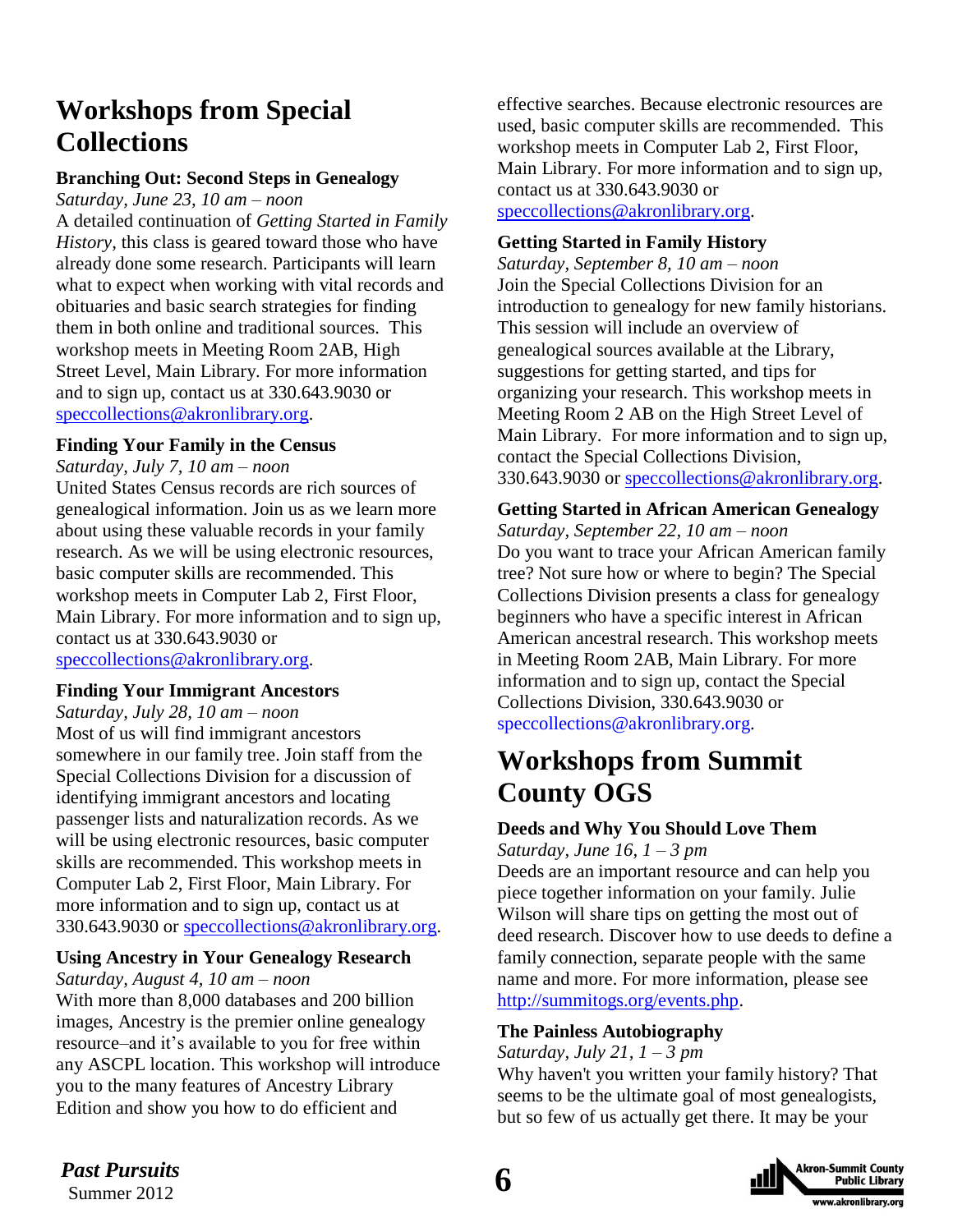<span id="page-6-0"></span>approach that's holding you back. Judy Anne Davis will guide us as we explore "painless" ways to get family stories down on paper by beginning with your own autobiography. For more information, please see [http://summitogs.org/events.php.](http://summitogs.org/events.php)

### **Gum-Dipped:**

#### **A Daughter Remembers Rubber Town**

*Saturday, September 15, 1 – 3 pm*

Dr. Joyce Dyer will discuss her book; the story of Thomas William Coyne and his daughter (the author). Employed for thirty-seven years by the Firestone Tire and Rubber Company in Akron, Ohio, T. W. Coyne moved his family to Firestone Park, the residential community built in 1916 by Harvey S. Firestone for Firestone employees. Everything in the Park bore the Firestone name - the school, the streets, the stores, the bank, the tires, the clubhouse, the stoves and radios. It is one family's story, but also a chapter in a larger story about industry and family at a deceptively comfortable time in American history. For more information, please see [http://summitogs.org/events.php.](http://summitogs.org/events.php)

### **Summit County World War II News Index**

The **[Summit County World War II News Index](http://www.akronlibrary.org/dbs/WW2/)** is a new online resource from Special Collections. A work-in-progress, this database indexes the names of Summit County military men and women who were mentioned in the *Akron Beacon Journal* starting with December 8, 1941. While these names are the focus of this index, some names of nonmilitary Summit County citizens are included. Selected subject articles regarding local war-related news are also included. Currently, there are 677 records and over 1700 names from news articles up through February 22, 1942. Microfilm copies of the *Akron Beacon Journal* are located in the Special Collections Division. If you would like copies of articles, you may visit our division or review our [correspondence service guidelines.](http://sc.akronlibrary.org/correspondence-service/)

### **We would like to thank the following for their generous donations:**

Wesley V. Bergdorf for miscellaneous memorabilia and materials pertaining to the history of Akron and Summit County, Ohio.

Terry Campbell for scan of photograph of Akron High School Class of 1907.

Christ United Methodist Church for two copies of *History of Christ United Methodist Church, 1929- 1979.*

Kent State University Special Collections and Archives for *The Akron Story.*

Kim Darkow Fulton for scans of five photographs taken by Clara Darkow of President Warren Harding's funeral train.

General Society of Mayflower Descendants in the State of Ohio for *Mayflower Families Through Five Generations, volumes 4, 8, 18 pt.2, 23 pt.2.*

Mark Jewett for *Familie Werner, 1897.*

Mrs. H. Lester Kendrick for CD *National Society of Daughters of Foundation and Patriots of America Index III.*

Mark J. Price for Klondike Land Company deed; materials about the home of Alvin Voris; *The Story of Honey Gold Cosmetics: the Early Years.*

St. Paul's Roman Catholic Church for historical documents and photographs about the history of the church.

Summit County Chapter Ohio Genealogical Society for *26th Ohio Veteran Volunteer Infantry: the Groundhog Division* by Jeffrey A. Hill in memory of Dorothy M. Hunter.

Jo Anne Turner for seven genealogy books.

Rebecca Woodruff for *Memoir of William H. Baker: World War II Frogman* by Rebecca Woodruff.



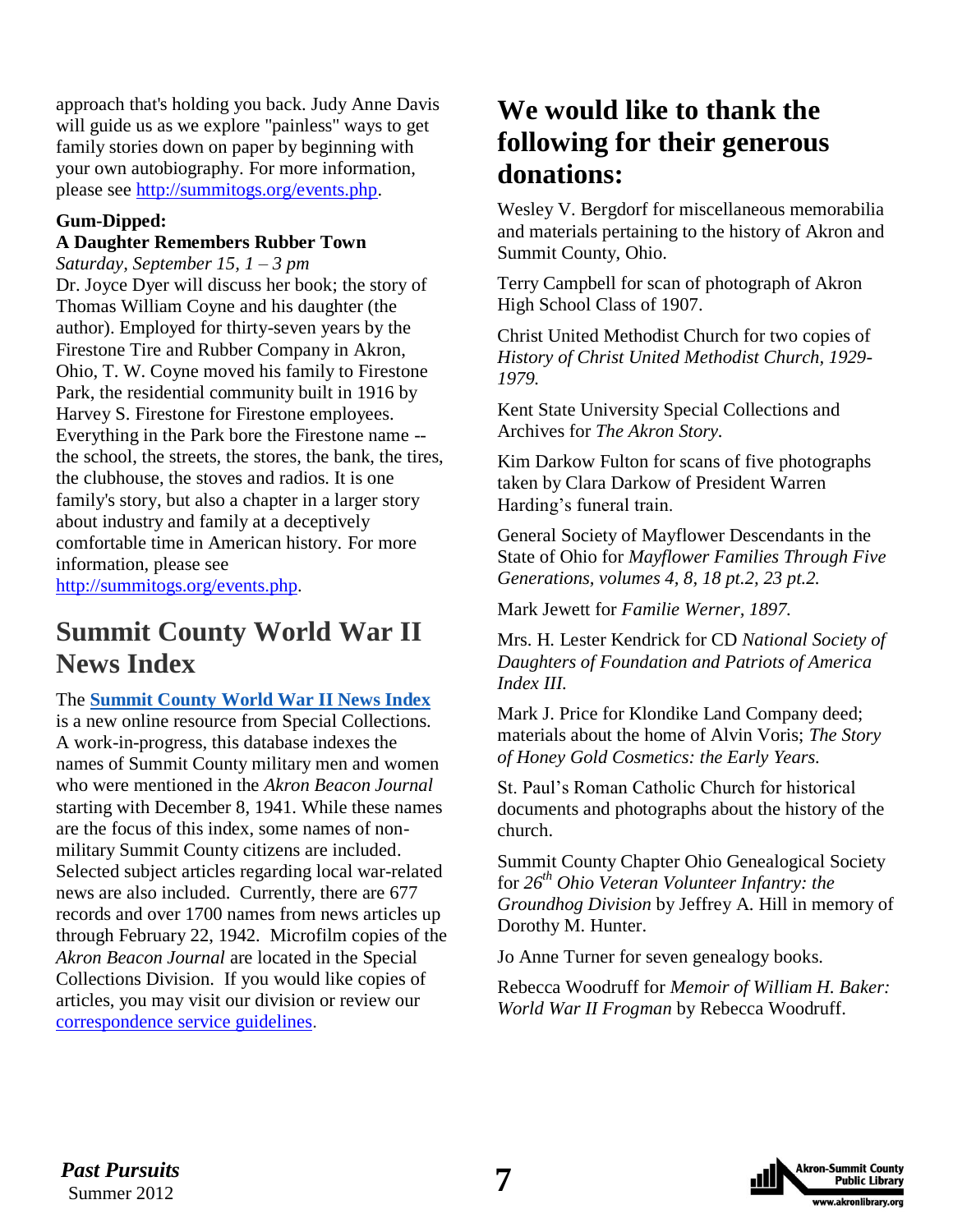### <span id="page-7-0"></span>**New Local History Publications**

*by Cheri Goldner, Librarian*

Arcadia Press has released two more local books in its popular "Images of America" pictorial history series—*Portage Lakes* by Carolyn Vogenitz and *High Bridge Glens of Cuyahoga Falls* by Mary L. McClure.

*Portage Lakes* is Vogenitz's second book on the area. She is also the author of the 1999 publication *Portage Lakes Then & Now*. In both books, she relates the history of the area through five historical periods that she refers to as the Indian, farming and mining, summer resort, bedroom community and transition eras. While a few of the photographs from the earlier book appear in the new book as well, readers are likely to find plenty of images that are new to them. *Portage Lakes* includes more than 220 photographs of area residents, homes, businesses and, of course, lake views and boats.

Mary L. McClure's *High Bridge Glens of Cuyahoga Falls* traces the history of the park from its conception by L.W. Loomis in the 1870s, through its years of operation (1879-1895), and up to its rebirth as the new High Bridge Glens park dedicated in October 2009. The book includes almost 200 images that beautifully capture both the natural beauty of the land and the industrial and recreational uses to which it's been put. Images of the Glens may also be found in the Cuyahoga Falls Historical Society's High Bridge Glens Collection on [www.SummitMemory.org.](http://www.summitmemory.org/)

Reference copies of both books are available in the Special Collections Division, while circulating copies may be located using the library's [catalog.](http://catalog.akronlibrary.org/)

### **Save the Date: Late Night at the Library**

Join the Special Collections Staff and the Summit County Chapter of the Ohio Genealogical Society for an evening of research on Friday, November 2. The Library will re-open for genealogists only from 6:30 to 10:30 pm. Parking is free in the High St. & E. Market St. deck if you enter it after 6 pm. Stay tuned for more information.

### **New to the Collection**

### **Alabama**

Autauga County cemetery records

### **Connecticut**

Connecticut town meeting records during the American revolution Danbury The early settlement of Stamford, 1641-1700 **Hartford** Jewish cemeteries of five counties of Connecticut: the Cohen/Goldfarb Collection The Jewish communities of Greater Stamford Litchfield and Morris inscriptions: a record of inscriptions upon the tombstones in the towns of Litchfield and Morris New Haven: from Puritanism to the age of terrorism Other days in Greenwich, or tales and reminisces of an old New England town The Polish community of New Britain Stamford The Windham County county court records Windham probate district records, 1719-1734

### **Delaware**

Dover Swedes of the Delaware Valley

### **Georgia**

Cemeteries of Randolph County Lincoln County deaths: 1882-1925 Madison County deaths, 1854-1925

### **Indiana**

White County marriage records

### **Kentucky**

African-American records, Bracken Co., 1797-1999 Anderson County cemeteries Ballard County marriages Bracken County marriages and bonds, 1797-1900 Breckinridge County marriage bonds: 1881-1895 Breckinridge County newspaper abstracts, 1878-92 Daviess County cemeteries Deaths, Carlisle County, 1934-1993 Indenture of apprenticeship, 1866-1912: McLean Co. Spencer County marriage certificates, 1824-1852 Spencer County marriage register Spencer County Negro marriage records, 1866-1914

> **Akron-Summit County Public Library** ww.akronlibrary.org

**Past Pursuits**<br>
Summer 2012 *Past Pursuits*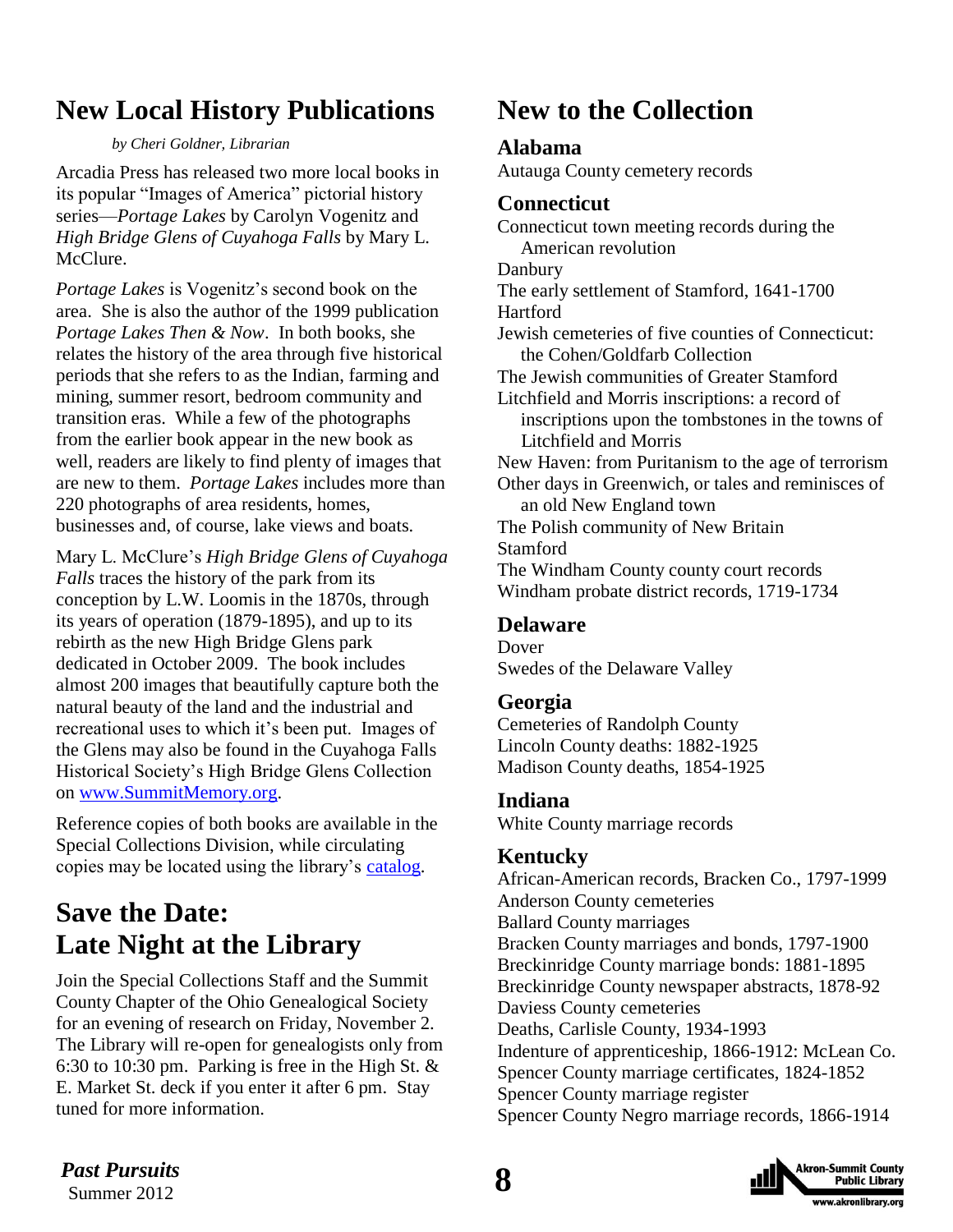### **Maine**

Augusta Franco-Americans of Maine Portland

### **Maryland**

Aberdeen Proving Ground African Americans of Calvert County Allegany County Allegany County (Postcard History Series) Calvert County County death certificates of Maryland: May to December, 1898 Dorchester County Farming in Carroll County Harford County, Maryland marriage references and family relationships, 1774-1824 Howard County Married in Maryland: Queen Anne's County Married in Maryland: Talbot County The proceedings of the Convention of the Province of Maryland Queen Anne' County marriage licenses St. John the Evangelist Catholic Church baptisms, 1853-1882 Talbot County Tax lists of Somerset County, 1730-1740 Wicomico County

### **Massachusetts**

Boston's immigrants, 1840-1925 Concord Cambridge The Irish in Haverhill. 2 vols. The Italian Americans of Greater Boston Italians in Haverhill A journey through Boston Irish history Lowell Plymouth The Polish community of Worcester

### **Michigan**

Detroit's Holy Cross Cemetery Detroit's Mount Elliott Cemetery Detroit's Mount Olivet Cemetery Italians in Detroit Jewish Detroit Ukrainians of metropolitan Detroit

### **New Hampshire**

Cemeteries around Lake Winnipesaukee Historic burial grounds of the New Hampshire seacoast Manchester: the mills and the immigrant experience New Hampshire's Cornish colony Portsmouth cemeteries

### **New Jersey**

Italian Americans of Newark, Belleville and Nutley Jews of Morris County Union County Black Americans

### **New York**

Albany Children of Ellis Island Ellis Island Ellis Island: immigration's shining center Irish Staten Island Italian Staten Island Long Island Italians Maple Grove Cemetery Members Sabbatarian Brethren at Little Hoosak of the Seventh Day Adventist Church (Sabbatarian) New York state area key Obituaries, death notices and genealogical gleanings from the Saugerties Telegraph Records of the Rev. John Daniel Shafer, Schoharie Co.: baptisms 1819-1838; marriages 1830-38 Schenectady Small family cemeteries in the town of Wright, Schoharie County Town of Sharon marriages, Schoharie County, 1882-1900 Vital records of St. John's Lutheran Church, Hudson, Columbia County: baptisms 1867-2008; marriages 1866-2004 Vital records of the Gilboa Reformed Church & Blenheim Reformed Church, Schoharie County: 1797-1884 Vital records of the reformed churches of Sharon, Schoharie County **Ohio** Abstracts from the Mothers' Pension records, Ross County, Ohio Probate Court

Ashland Austin Cemetery, St. John's Cemetery and Sacred Heart Cemetery [Meigs County]



 **9** *Past Pursuits* Summer 2012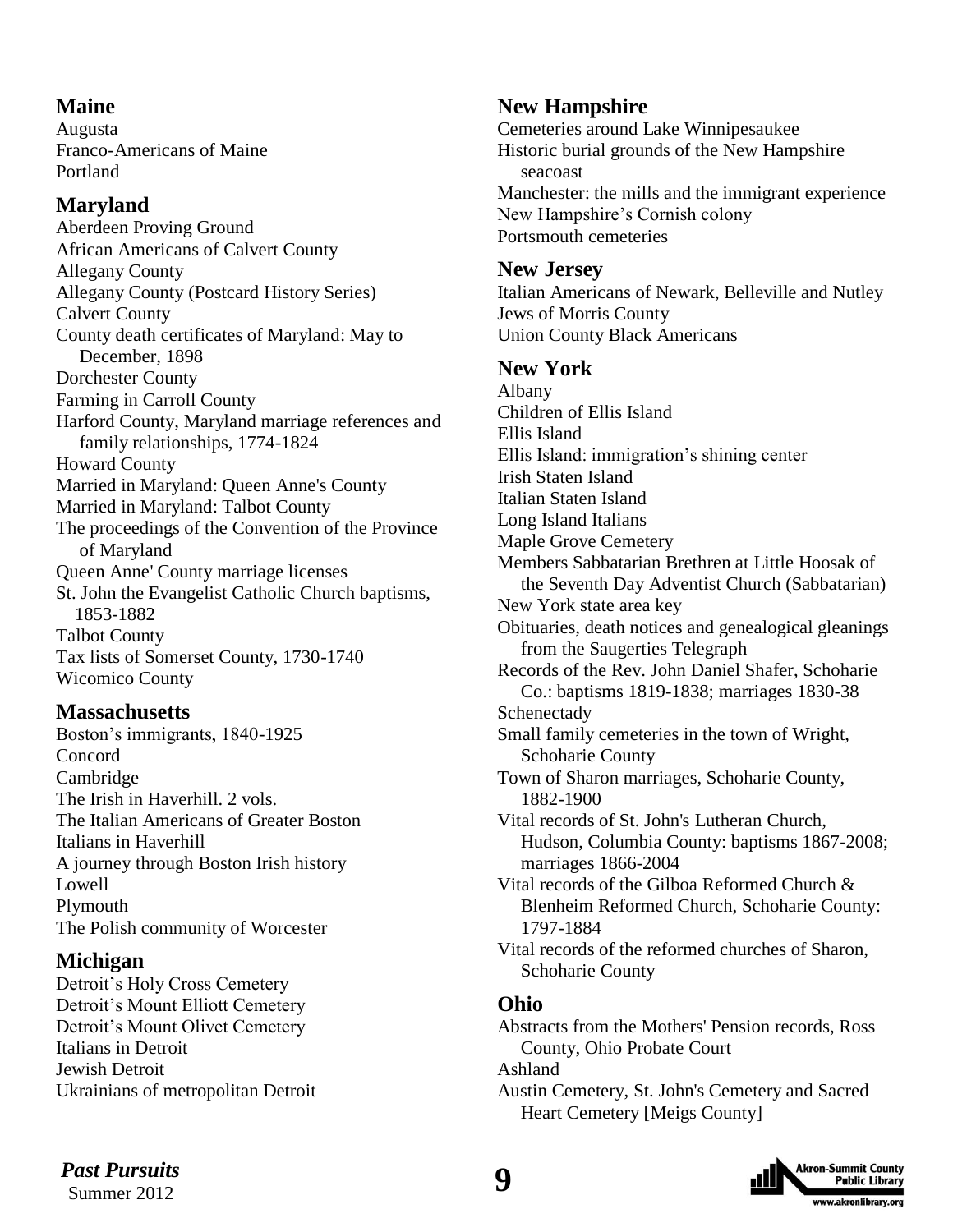Autobiography of Dr. Thomas H. Barton [Meigs Co.] Bits of frontier history [Warren County] Black & Mulatto persons residing in Warren Co.: from the Common Pleas Court records, 1804-51 The camp fire: letters written by former soldiers about their experiences in the Civil or any other war [Meigs County] Carroll County Civil War men of valor, 1861-1865 Carroll County will & estate index, 1883-1900 Cemeteries in Troy Township, Wood County Cincinnati parks and parkways Cincinnati radio Cincinnati's brewing history Cornelius Aultman, Ohio's great Civil War-era industrialist Death notices & obituaries from the Chillicothe Gazette, 1974-1979 Delaware and Delaware County Epoch of Blue Ball, Ohio [Warren County] First Capital Chronicle: a Ross County Historical Society publication The first 119 homes in Silver Lake: and how the village developed Fort Ancient, Ohio: a sleepy little town in the valley Garfield Heights history Greenfield A guide to Jewish history sources in the history library of the Western Reserve Historical Society A guide to Shaker manuscripts in the library of the Western Reserve Historical Society The Gustavus story: 1800-1965 [Trumbull County] Hamilton County parks History of General Duncan McArthur, 1772-1839 A History of Suffield Township History of the Upper Ohio River valley: biographies for Athens and Meigs counties Hocking County death index, 1930-1939 Illustrated historical and business review of Washington County: for the year 1891 In search of our past: women of Northwest Ohio Incidents of war and Southern prison life [Wyandot County] Index of names: history of Trumbull and Mahoning counties with illustrations & biographical sketches Indexes to the 1850 U.S. census and 1860 U.S. census, Wood County

It must be heard: the musical life of Cleveland, 1836-1918 Legendary locals of Cincinnati List of letters remaining at the Lebanon, Ohio post office, 1816-1830 Log cabin reminiscences: and some profiles of early Citizens [Meigs County] Lorain Metro Parks: the first 50 years Mansfield Marriage license and records, 1845-1868, Probate Court, Wyandot County Marriage license and records of probate court, Wyandot County, 1868-1886 Marriage records, Vinton County, 1888-1896 The Meigs County Historical Society presents: annual meeting reports from the past 110 years compiled from Meigs County newspapers Mesopotamia, 1798-1900 Middletown Mostly ghosts: stagecoach inns, hotels, covered bridges, towns in Wyandot County The original Silver Lake Country Club: a history Palmyra, my old home town Portage Lakes The railway reflector: sights and scenes along the Buckeye route: Pomeroy and Middleport Recollections: a collection of histories & memories of Garfield Heights Remembering when: a collection of histories & memories of Garfield Heights Residential architecture of Roy Firestone, Summit County Rooted in Kent: 101 tales from the Tree City Rural directory of Trumbull County Scenes of Christmas from Brecksville and other towns Slovaks of the Greater Mahoning Valley South Euclid Stow: 175 years, 1894-1979 Teacher reminiscences [Meigs County] Thornville and Thorn Township Undiscovered Ohio: the Western Reserve including the Firelands Vinton County 1993 plat book Warren County funeral record index Warren County guardianships, 1803-1916, probate Court

*Past Pursuits* **10** 

Summer 2012

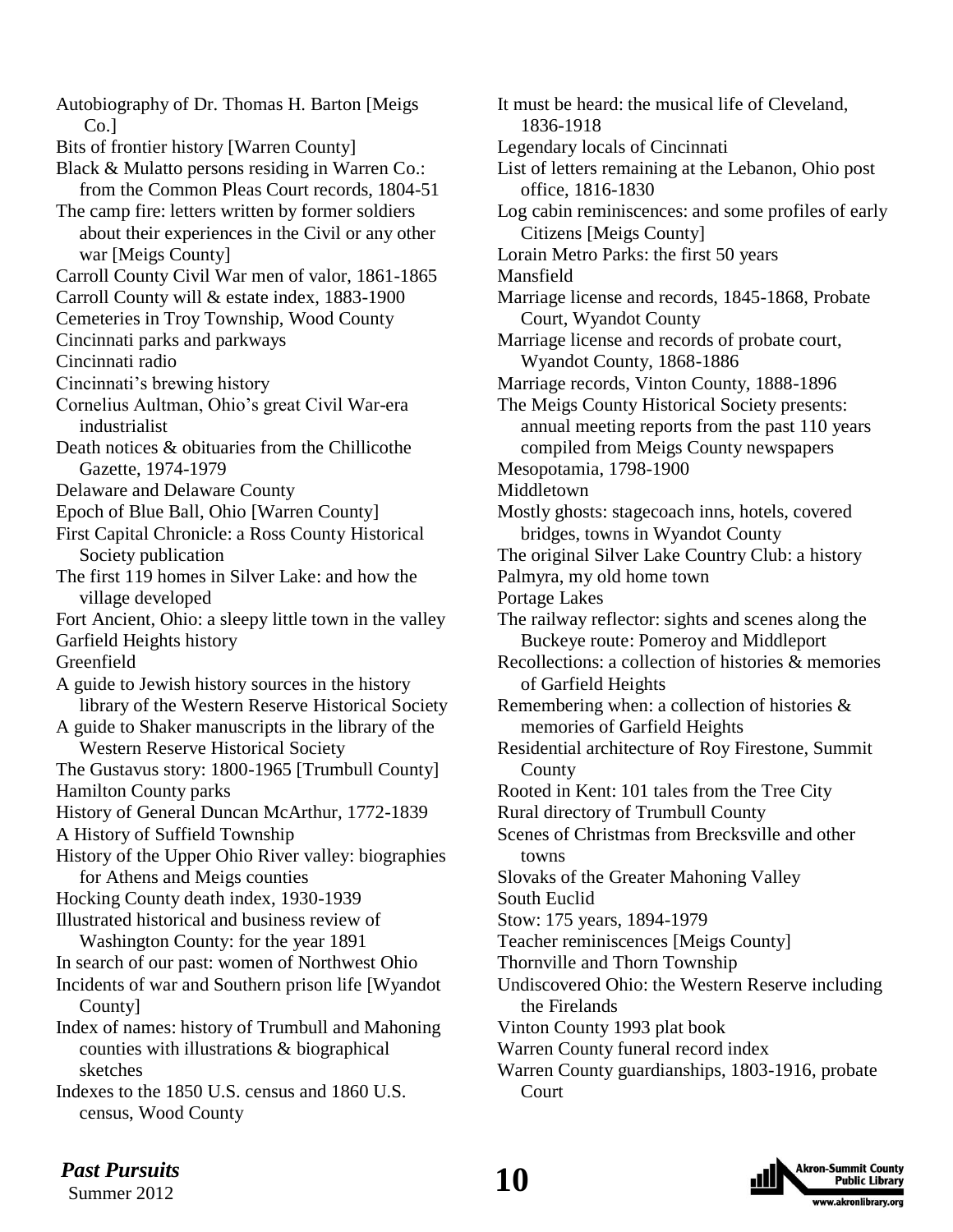Warren County Heir Lines every name index: vol. 1 to 26, 1981-2007 Warren County Heir Lines topical index: volume 1 to 27, 1981-2008 Warren County obituary index, 2010 edition Warren County society news Warren County veteran grave registration cards on file at the Warren County Recorders Office Warren County will and estate records Wayne County early censuses: covering the years, 1815, 1819 & 1823 Wilderness--pioneer days—slavery [Meigs County] Wyandot County probate court birth records, 1800- 1900 **Pennsylvania** African Americans in Sewickley Valley Allegheny City

Allegheny County cemetery directory Bedford and its neighbors Cemetery records of Cambria and Somerset Early African American deaths in the Pittsburgh Courier 1911-1924 Erie County Italian Americans of Greater Erie Italians of northeastern Pennsylvania Italians of Philadelphia Italians of Pittsburgh and western Pennsylvania Luzerne County Petersburg settlement: Turkeyfoot region Quakertown Utica borough assessments, Venango County, 1865- 1944 Venango County, PA alphabetic will index, 1847- 1999: from the General Index Register's Office and Orphans' Court Victory Township assessments, Venango County, 1877-1944 Youghiogheny River towns: Somerfield, Thomasdale, Jockey Valley, Watsondale, Guard, Mill Run, Geis and Selbysport

#### **Tennessee**

Anderson County wills Loudon County tombstone records

### **Vermont**

Bennington

### **Virginia**

The Chesapeake and Ohio Railway Early wills, 1765-1799, Mecklenburg County Middlesex County wills and inventories, 1673- 1812, and other court papers Sussex County will books A-F, 1754-1806 The Virginian Railway

### **West Virginia**

African-American life in Preston County African Americans of Jefferson County Around Morgantown The Baltimore and Ohio Railroad in West Virginia Barbour County Catholic West Virginia Charles Town Charleston The Great Ohio River flood of 1937 Fairmont's cemeteries Hancock County Harpers Ferry Harrison County Huntington Italians in West Virginia Jackson County Jewish West Virginia Lewis County Logan County McDowell County Memories of war days in World War II Mercer County Pleasants County Southern West Virginia Coal County Summers County Upshur County West Virginia National Guard, 1898-1919 West Virginia Penitentiary Wirt County Wyoming County **Military**

Leaving home in dark blue: chronicling Ohio's Civil War experience through primary sources and literature Massachusetts privateers of the Revolution Over the top and back: they answered their country's call PT Squadron 16

 **11** *Past Pursuits* Summer 2012